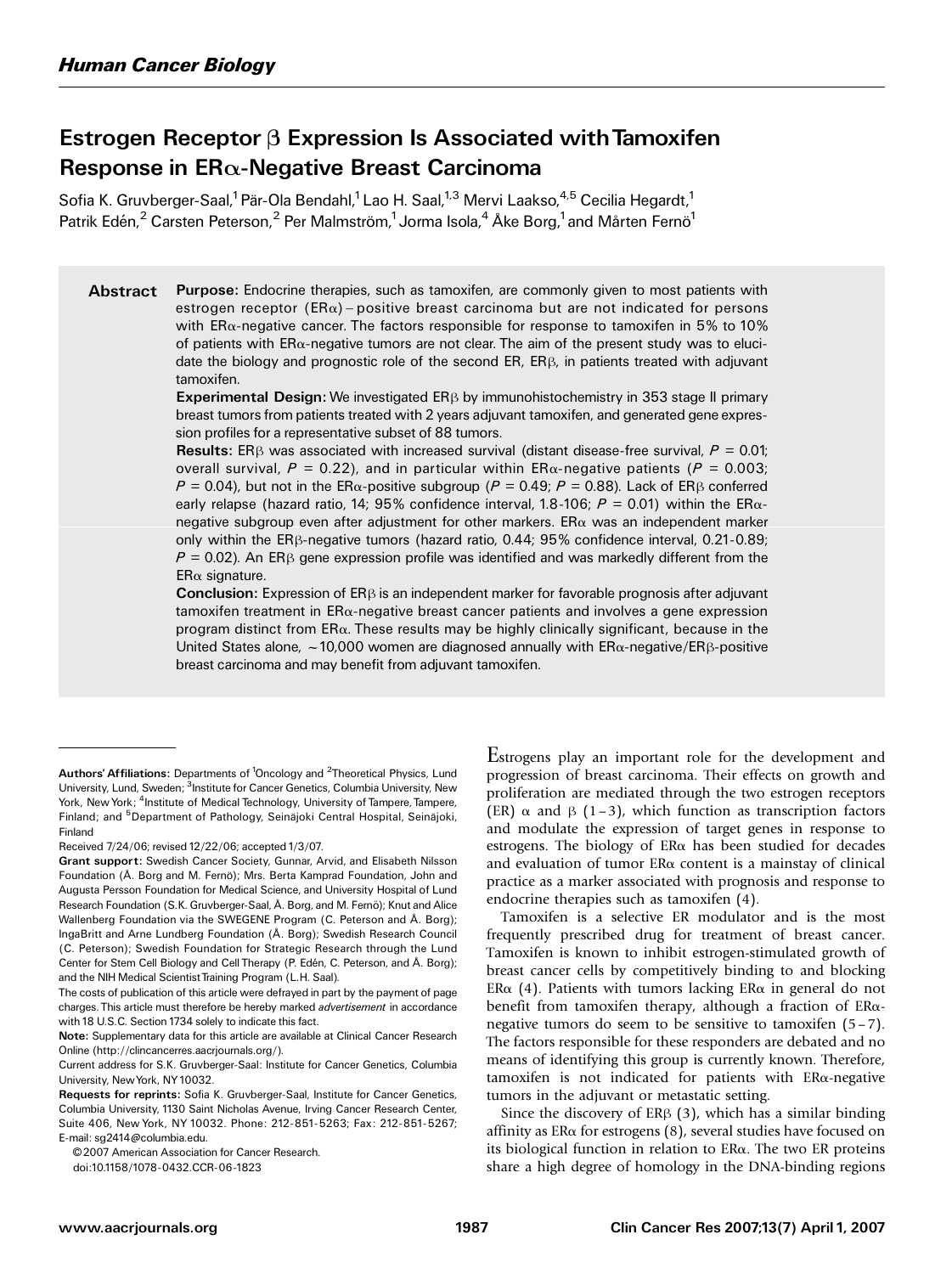but differ considerably in the  $NH<sub>2</sub>$ -terminal activation function 1 region, where interactions with other proteins in the transcriptional machinery takes place, and to a certain degree in the ligand-binding region (9), indicating that these receptors may share some similar functions but may not be entirely redundant. Indeed, they have been shown to respond differently in ligand-induced activation at activator protein 1 sites (10). In addition,  $ER\alpha$  and  $ER\beta$  can exist as a heterodimer  $(11-13)$ , suggesting a possible role for ER $\beta$  as a modulator of  $ER\alpha$  activity.

Recently, several studies have measured  $ER\beta$  in breast cancer specimens and sought to clarify the relationship between  $ER\beta$ and other clinicopathologic features and its role in response to endocrine treatment; however, some of the results have been conflicting and most focused on ER<sub>B</sub> as a resistance marker in  $ER\alpha$ -positive tumors (refs. 14 – 16, and those reviewed in ref. 17). ER $\beta$  has been shown to bind tamoxifen (18), and it has been suggested that low levels of  $ER\beta$  associates with tamoxifen resistance (14). Conversely, Hopp et al. (15) showed that expression of ER<sub>B</sub> had a beneficial effect on disease-free and overall survival in a group of 186 tamoxifen-treated tumors; however, they found no such association in their set of 119 untreated patients, suggesting a role for  $ER\beta$  as a predictive marker for tamoxifen sensitivity but not as a prognostic marker. Importantly, the patients studied by Hopp et al. (15) were predominantly ERa-positive and the numbers were limited;

thus, they were unable to perform an analysis stratified by  $ER\alpha$ status. To our knowledge, no study has investigated the role of  $ER\beta$  as a predictive marker for tamoxifen response for patients with  $ER\alpha$ -negative tumors.

In the present report, we investigated  $ER\beta$  protein levels as predictor of therapy response in a large patient set, including both ER $\alpha$ -positive and ER $\alpha$ -negative tumors all treated uniformly with 2 years of adjuvant tamoxifen. Furthermore, we sought to identify a gene expression signature for  $ER\beta$  status and compare it with the  $ER\alpha$ -associated expression signature.

## Materials and Methods

Patients. We studied a cohort of 425 women with stage II breast cancer collected by the participating departments of the South Swedish Health Care Region after approval of the Lund University Hospital Ethics Committee. These women had been part of two randomized trials of adjuvant tamoxifen monotherapy (19, 20), and were selected for this study with the following criteria: 2-year tamoxifen treatment arms ( $n = 995$ ), complete follow-up data ( $n = 992$ ), receipt of freshfrozen sample from primary tumor ( $n = 783$ ), and uniform method for hormone receptor content determination ( $n = 537$ ). From these, all the premenopausal women ( $n = 79$ ) and a random selection of the postmenopausal women ( $n = 346$ ) were included in the study. Losses due to nonevaluable  $ER\beta$  immunostaining reduced the final cohort to 353 cases (Table 1). Patients were operated with either modified radical

|                            | All $n(%)$           | $ER\beta$          |                     |                    | $\boldsymbol{P}$ | $ER\alpha$ |          | $P^*$   |
|----------------------------|----------------------|--------------------|---------------------|--------------------|------------------|------------|----------|---------|
|                            |                      | $-$ No (%)         | $+$ No (%)          | $++ No (%)$        |                  | $-$ No (%) | + No (%) |         |
| All                        | 353                  | 91 (26)            | 192 (54)            | 70 (20)            |                  | 105 (30)   | 248 (70) |         |
| Menopausal status          |                      |                    |                     |                    |                  |            |          |         |
| Pre                        | 64 (18)              | 18 (20)            | 34(18)              | 12(17)             |                  | 28(27)     | 36(15)   |         |
| Post                       | 289 (82)             | 73 (80)            | 158 (82)            | 58 (83)            | 0.65             | 77 (73)    | 212 (85) | 0.007   |
| Tumor size, mm             |                      |                    |                     |                    |                  |            |          |         |
| >20                        | 259 (73)             | 67 (74)            | 140 (73)            | 52 (74)            |                  | 83 (79)    | 176 (71) |         |
| $\leq$ 20                  | 94 (27)              | 24 (26)            | 52 (27)             | 18 (26)            | 0.94             | 22(21)     | 72 (29)  | 0.12    |
| Lymph node status          |                      |                    |                     |                    |                  |            |          |         |
| $N \geq 4$                 | 83 (24)              | 21(23)             | 48 (25)             | 14 (20)            |                  | 22(21)     | 61 (25)  |         |
| $N1-3$                     | 152 (43)             | 39 (43)            | 83 (43)             | 30(43)             |                  | 33 (31)    | 119 (48) |         |
| N <sub>0</sub>             | 118 (33)             | 31 (34)            | 61 (32)             | 26 (37)            | 0.67             | 50 (48)    | 68 (27)  | 0.006   |
| DNA ploidy status          |                      |                    |                     |                    |                  |            |          |         |
| Nondiploid                 | 164 (67)             | 41 (65)            | 44 (33)             | 33(67)             |                  | 51 (75)    | 113(63)  |         |
| Diploid                    | 82 (33)              | 22 (35)            | 90(67)              | 16 (33)            | 0.79             | 17 (25)    | 65 (37)  | 0.09    |
| Missing                    | 107                  |                    |                     |                    |                  |            |          |         |
| S-phase fraction, %        |                      |                    |                     |                    |                  |            |          |         |
| High $(≥12)$               | 64 (28)              | 14 (23)            | 34 (27)             | 16 (36)            |                  | 29 (48)    | 35(20)   |         |
| Low $(<12)$                | 168 (72)             | 46 (77)            | 94 (73)             | 28 (64)            | 0.16             | 31 (52)    | 137 (80) | < 0.001 |
| Missing                    | 121                  |                    |                     |                    |                  |            |          |         |
| <b>ERBB2</b> amplification |                      |                    |                     |                    |                  |            |          |         |
| Positive                   | 52(15)               | 11(12)             | 27(14)              | 14 (20)            |                  | 30(30)     | 22(9)    |         |
| Negative                   | 295 (85)             | 80 (88)            | 160 (86)            | 55 (80)            | 0.16             | 70 (70)    | 225 (91) | < 0.001 |
| Missing                    | 6                    |                    |                     |                    |                  |            |          |         |
| PqR status                 |                      |                    |                     |                    |                  |            |          |         |
|                            |                      |                    | 92 (48)             |                    |                  | 95 (90)    | 80 (32)  |         |
| Negative                   | 175 (50)             | 49 (54)            |                     | 34 (49)            | 0.47             |            |          |         |
| Positive                   | 178 (50)             | 42 (46)            | 100 (52)            | 36(51)             |                  | 10(10)     | 168 (68) | < 0.001 |
| $ER\alpha$ status          |                      |                    |                     |                    |                  |            |          |         |
| Negative<br>Positive       | 105 (30)<br>248 (70) | 32 (35)<br>59 (65) | 55 (29)<br>137 (71) | 18 (26)<br>52 (74) | 0.18             |            |          |         |

NOTE: For some variables, the number of patients with missing data is given; however, they are not included in the calculations of the percentages or the  $x^2$  tests.

 $*_\chi^2$  test of association was used for 2  $\times$  2 tables and  $_\chi^2$  test for linear trend for tables with more than two rows and/or columns.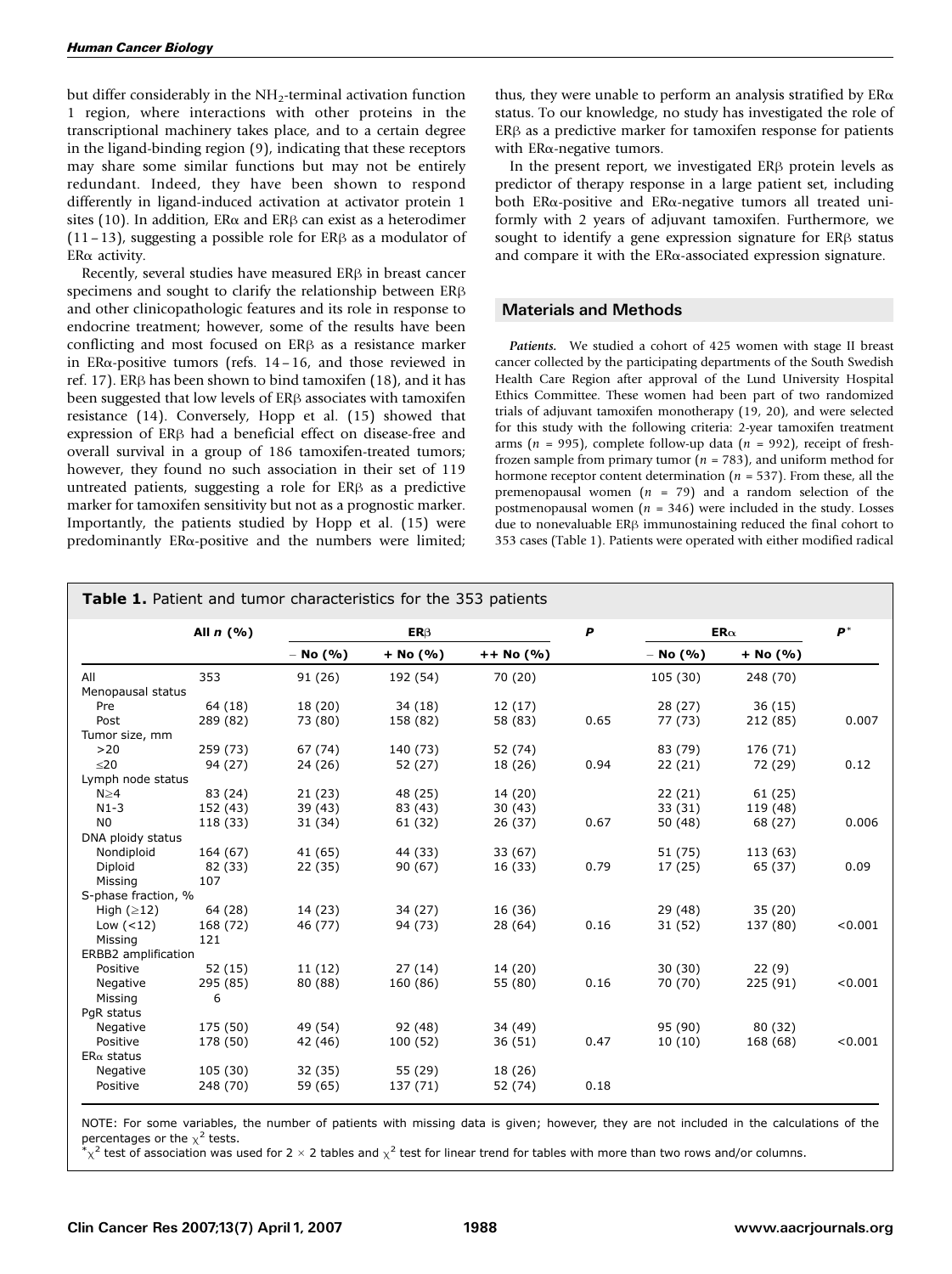mastectomy or breast conservation surgery in combination with axillary lymph node dissection. Radiotherapy was offered to all patients treated with breast conservation surgery and to patients with lymph node metastases treated with modified radical mastectomy. The median follow-up for patients free from distant recurrence was 5.7 years and for patients alive at the end of the study was 14.5 years.

 $ER\beta$  immunohistochemical analysis. Formalin-fixed, paraffinembedded tumor blocks from the 425 cases were used to generate tissue microarrays, with three 0.6-mm-diameter cores taken per tumor. Antigens were retrieved by heat pretreatment  $[102^{\circ}C$  for 30 min with 1 mmol/L Tris EDTA buffer (pH 9)] in the PT Module device (LabVision, Fremont, CA). Immunostainings were carried out with an Autostainer (LabVision) using a cocktail of two monoclonal anti-ER $\beta$  antibodies (clone 14C8 from GeneTex, San Antonio, TX, which is pan-specific for  $ER\beta$  isoforms, and PPG5/10 from Serotec, Oxford, United Kingdom, which is specific for ER $\beta$ 1), both diluted 1:2,000 from the manufacturers' stock. PowerVision+ (Immunovision Technologies, Daly City, CA) was used for immunodetection according to the manufacturer's instructions. The diaminobenzidine reaction product was enhanced with 0.5% copper sulfate for 5 min at room temperature, and the tissue was counterstained with hematoxylin. Losses due to lack of sufficient invasive tumor cells in the cores or detachment of tissue cores left 353 cases that could be evaluated. The scoring was done by one person (M.L.), blinded to all patient data, with the score ERßnegative  $(ER\beta-)$  defined as no to weak staining reaction (over background) in less than 20% of carcinoma cells,  $ER\beta$  moderately positive (ER $\beta$ +) as weak staining intensity in 20% to 100%, and ER $\beta$  strongly positive (ER $\beta$ ++) as intense staining intensity in 20% to 100%, using high-resolution digitized images and a virtual microscopy system (21).

Determination of other tumor markers. Steroid receptor protein [ER $\alpha$  and progesterone receptor (PgR)] determinations using enzyme immunoassay (22), and flow cytometric analysis of S-phase fraction and DNA ploidy analysis (23), were done as part of the routine tumor evaluation. ERa and PgR status, S-phase fraction status, and DNA ploidy status were classified as previously described (22, 24). ERBB2 amplification was measured using chromogenic in situ hybridization analysis (25).

**Statistical analysis.** The  $\chi^2$  test for association and  $\chi^2$  test for trend, Mann-Whitney U test, and Kruskal-Wallis test were used to assess associations between tumor ER $\beta$  or ER $\alpha$  content and other variables. All factors were used as categorized variables in the statistical analysis except for age, which was also analyzed as a continuous variable. The Kaplan-Meier method was used to estimate distant disease-free survival and overall survival and the log-rank test was used to compare survival between two strata. The log-rank test for trend was used to compare survival in more than two strata. To test whether the effects on distant disease-free survival of  $ER\alpha$  and  $ER\beta$  changed significantly with time, Schoenfeld's test for time dependence was applied. The association of the level of ER<sub>B</sub> with patient outcome, adjusted for other prognostic factors and for interaction between ER $\beta$  and ER $\alpha$ , was assessed in a multivariate analysis using Cox proportional hazards model. All tests were two-sided and P values <0.05 were considered significant. Statistical analyses were carried out using Stata 8.0 (Stata Corporation, College Station, TX).

Microarrays. cDNA microarrays with 27,648 spots were produced in the SWEGENE Microarray Facility, Department of Oncology, Lund University. The gene set consisted of 24,301 sequence-verified IMAGE clones (Research Genetics, Huntsville, AL) and 1,296 internally generated clones, together representing  $\approx$ 15,000 UniGene clusters (build 180) and  $\approx$  1,200 unclustered expressed sequence tags, and were PCR amplified using vector-specific primers essentially as previously described (26) with some modifications. Tissue processing for the 88 breast tumor samples, RNA labeling, and microarray hybridization protocols are described in detail in Supplementary Materials and Methods.

Microarray data analysis. Microarray data are available through National Center for Biotechnology Information Gene Expression Omnibus,<sup>6</sup> accession no. GSE6577. The ER $\beta$ + and ER $\beta$ ++ tumors were grouped together and analyzed as a single  $ER\beta$ -positive  $(ER\beta +/++)$ entity. Thus, the distribution of the 88 tumors between the four  $ER\alpha/$ ER $\beta$  groups was as follows: 10 ER $\alpha$ -/ER $\beta$ -, 36 ER $\alpha$ -/ER $\beta$ +/++, 8 ER $\alpha$ +/ER $\beta$  and 34 ER $\alpha$ +/ER $\beta$ +/++.

Data analysis was done using BioArray Software Environment (27). Data preprocessing and filtering procedures, described in the Supplementary Materials and Methods, left 10,493 informative genes. The genes were ranked based on the signal-to-noise statistic (28), which calculates a correlation score between gene expression and the tumor annotation of interest. To evaluate the significance of the expression signatures between two annotation classes (e.g.,  $ER\beta$  status),  $1,000$ permutations were run whereby the samples were randomly given an annotation label and the P value for a score was calculated as the average number of reporters exceeding the score in the permutation test, divided by the total number of reporters in the gene list. The false discovery rate (FDR) was calculated by random permutations, controlled according to Benjamini et al. (29), and used as an indicator of the robustness of the gene expression profile. An FDR of 0% indicates no false positives, whereas an FDR of 100% indicates complete random signal. To test the dependence of FDR on number of samples for the ER $\beta$  analysis in the two ER $\alpha$  status subgroups, two ER $\beta$ -negative and two ER $\beta$ -positive samples were randomly removed from the ER $\alpha$ negative cohort, making both these two groups equal in size to the corresponding groups in the ERa-positive cohort. For the reduced ERa-negative data set, genes were ranked and FDRs based on 1,000 permutations were calculated; the procedure was repeated 200 times with different random selections of removed samples. The Significance Analysis of Microarrays algorithm (30) implemented in TIGR Multiexperiment Viewer 3.1 (31) with 1,000 permutations and default settings was also used to generate comparative FDR plots. Hierarchical clustering and data visualization are described in the Supplementary Materials and Methods.

## Results

Association between  $ER\beta$  and clinicopathologic variables. We evaluated total  $ER\beta$  protein levels by performing immunohistochemistry using a cocktail of two well-characterized monoclonal anti-ER $\beta$  antibodies, clones 14C8 and PPG5/10, previously shown to be the best-performing antibodies for this application (32). Seventy-four percent of the tumors stained positive for ER $\beta$  (ER $\beta$ +, 54%; ER $\beta$ ++, 20%) and 26% were  $ER\beta$  (Table 1; Supplementary Fig. S1). Seventy percent of the tumors were  $ER\alpha$  positive, and the association between the expression of ER $\beta$  and ER $\alpha$  was nonsignificant (P = 0.18). Although ER $\alpha$  positivity was associated with several clinical variables such as increasing age  $(P = 0.003)$ , postmenopausal status ( $P = 0.007$ ), a greater number of lymph nodes with metastases ( $P = 0.006$ ), PgR positivity ( $P < 0.001$ ), a low S-phase fraction ( $P < 0.001$ ), and nonamplified ERBB2 ( $P < 0.001$ ),  $ER\beta$  expression did not correlate significantly with any of the clinical variables tested (Table 1). In a subgroup analysis,  $increasing ER\beta$  level was associated with high S-phase fraction within the ER $\alpha$ -negative group ( $P = 0.03$ ) but not with any other markers (data not shown).

Analysis of distant disease-free survival. Among all cases,  $ER\beta$  expression was significantly associated with an increased distant disease-free survival ( $P = 0.01$ ; Fig. 1A). When stratified by ER $\alpha$  status, ER $\beta$  level was significantly associated with better

<sup>6</sup> http://www.ncbi.nih.gov/geo/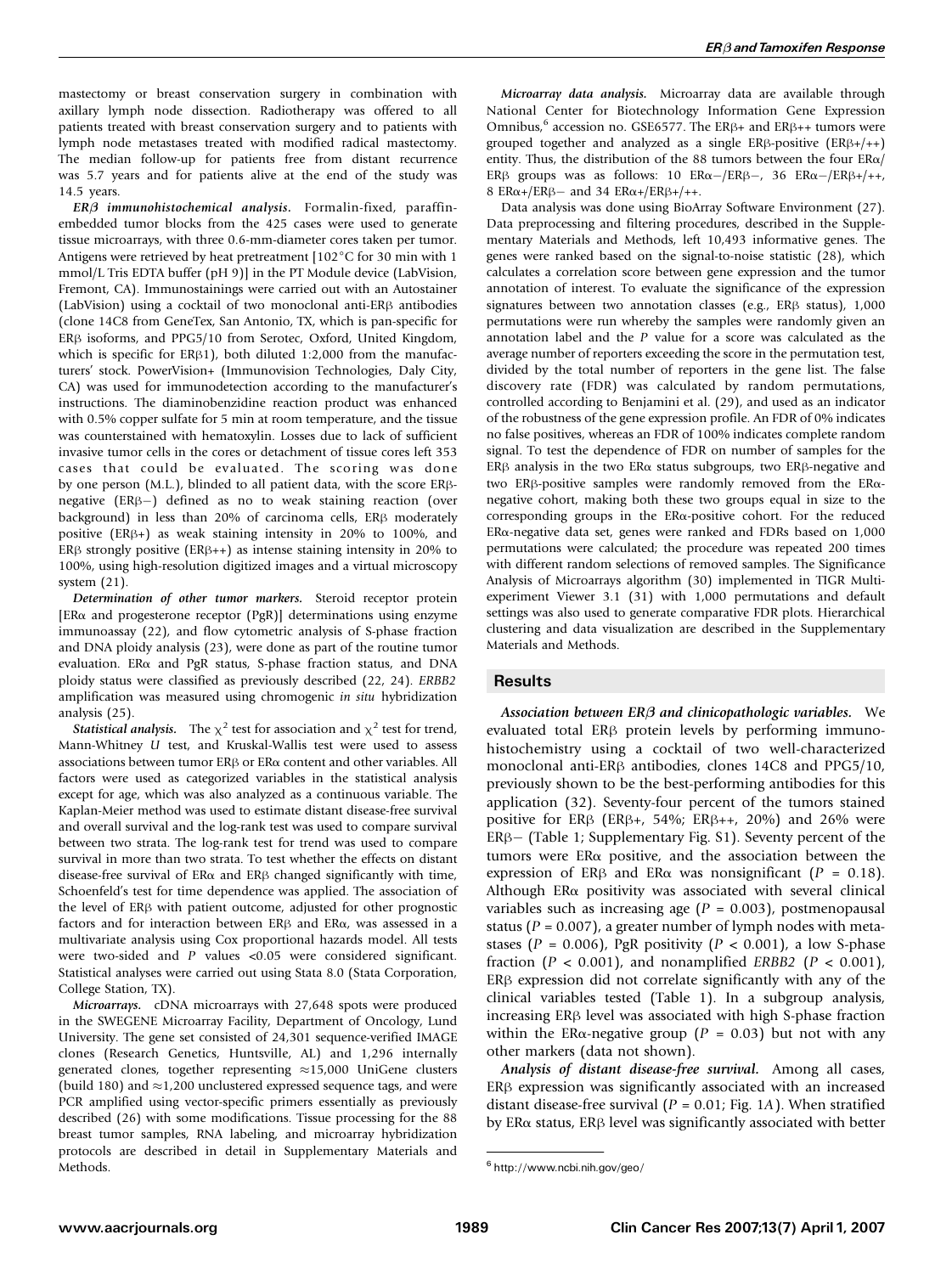

Fig. 1. Kaplan-Meier estimates of distant disease-free survival (DDFS; A-G) and overall survival (OS; H-J) for ER $\beta$  and ER $\alpha$  status in the whole patient group (All) and in the two ER $\alpha$  and three ER $\beta$  subgroups. Distant disease-free survival according to ER $\beta$  status for the whole patient group (A), for the ER $\alpha$ -negative group (B), and for the ER $\alpha$ -positive group (C). ER $\alpha$  effects on distant disease-free survival in all tumors (D), in the ER $\beta$ – group (E), in the ER $\beta$ + group (F), and in the ER $\beta$ ++ group (G). Estimates of overall survival for ER $\beta$  status in the whole patient group (H), in the ER $\alpha$ -negative subgroup (/), and in the ER $\alpha$ -positive group (J). P values were calculated using log-rank test for trend (A-C and H-J) or the log-rank test (D-G). Numbers below each graph, number of patients remaining at risk in each group at each time point.

distant disease-free survival ( $P = 0.003$ ) in the ER $\alpha$ -negative group (Fig. 1B). A multivariate Coxregression analysis of distant disease-free survival, including lymph node status, menopausal status, tumor size, ERBB2 amplification, ERa status, two dummy variables for  $ER\beta$  (versus ++ and + versus ++), and two interaction terms for  $ER\beta$  with  $ER\alpha$  status (Table 2) showed a significantly worse distant disease-free survival for the  $ER\beta$ group compared with  $ER\beta++$  in the  $ER\alpha$ -negative subgroup, with a hazard ratio (HR) of 14 [95% confidence interval (95% CI), 1.8-106;  $P = 0.01$ . Between the ER $\beta$ + and ER $\beta$ ++ groups in the ERa-negative subgroup, there was a similar but nonsignificant trend (HR, 6.1; 95% CI, 0.79-46;  $P = 0.08$ ). In contrast, as extrapolated from the model presented in Table 2, there was no effect of  $ER\beta$  on distant disease-free survival in the ER $\alpha$ -positive group (Fig. 1C), neither between the ER $\beta$  and ER $\beta$ ++ groups (HR, 1.2; 95% CI, 0.57-2.5; P = 0.70) nor between the ER $\beta$ + and ER $\beta$ ++ groups (HR, 1.0; 95% CI, 0.05-2.0;  $P = 1.00$ ). The Cox regression model also showed that the effect of  $ER\beta++$  status (compared with  $ER\beta-$ ) was significantly different in the two ER $\alpha$  subgroups (P = 0.02; Table 2).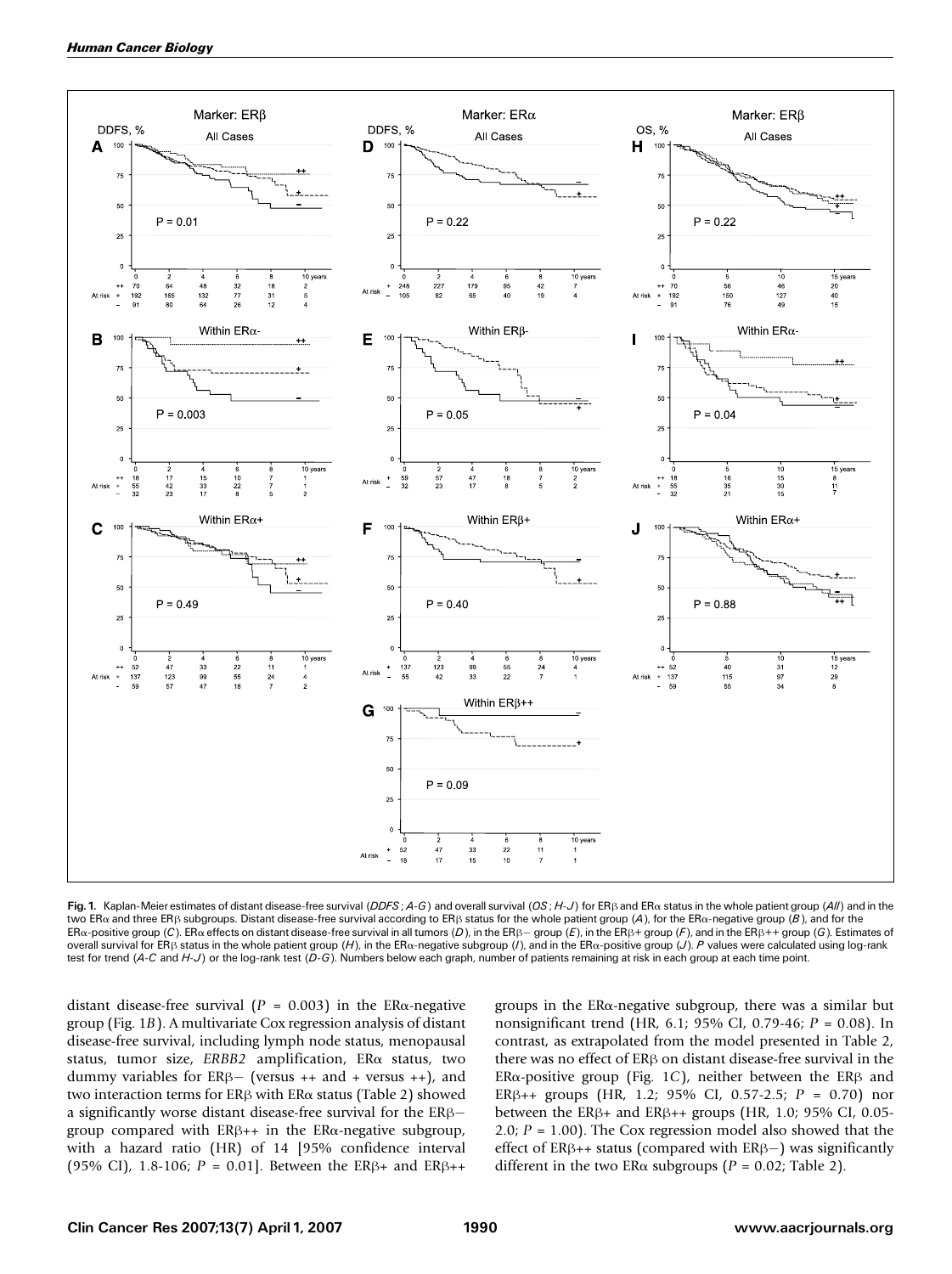Having identified an  $ER\alpha$ -dependent effect for  $ER\beta$ , we tested for the inverse dependency: The correlation of  $ER\alpha$  status with distant disease-free survival in the whole patient group and in the different ER $\beta$  subgroups (Fig. 1D-G). Interestingly, using the Kaplan-Meier method and log-rank test, ERa was significantly associated with a better prognosis exclusively in the ER $\beta$ – subgroup (P = 0.05; Fig. 1E) but not in the whole cohort or any of the other  $ER\beta$  subgroups (Figs. 1D and F-G, respectively). From the Cox regression model with interaction between ER $\alpha$  and ER $\beta$  (Table 2), the predictive value of ER $\alpha$  for distant disease-free survival in the different  $ER\beta$  subgroups could be interpreted. In agreement with the results from the Kaplan-Meier analysis, we found that  $ER\alpha$  positivity was a significant independent predictive marker for improved distant disease-free survival only within the  $ER\beta$  group (HR, 0.44; 95% CI, 0.21-0.89;  $P = 0.02$ ), whereas no significant effect was seen in the other two subgroups ( $ER\beta+$ : HR, 0.86; 95% CI,  $0.45-1.7$ ;  $P = 0.70$ ;  $ER\beta++$ : HR, 5.2; 95% CI, 0.67-40;  $P = 0.12$ ).

The effect of ER $\beta$  on distant disease-free survival in the ER $\alpha$ negative group did not change significantly with time  $(P = 0.21)$ ; Schoenfeld's test), whereas the effect of ERa expression on distant disease-free survival in the  $ER\beta$  group proved to be time dependent ( $P = 0.005$ ) and diminished over a long followup time. Furthermore, as the distributions of  $ER\alpha$  and PgR concentrations between the ER $\beta$  subgroups within the ER $\alpha$ negative tumors were similar ( $P = 0.68$  for ER $\alpha$  and  $P = 0.41$  for PgR, Kruskal-Wallis test), we concluded that residual low levels of ER $\alpha$  or PgR protein in the three ER $\beta$  subgroups did not contribute to the prognostic effect of  $ER\beta$  within the  $ER\alpha$ negative tumors.

In addition to ER $\beta$ ++ status compared with ER $\beta$ - in the ER $\alpha$ negative subgroup, four or more lymph nodes (compared with 0) and menopausal status had independent prognostic value after tamoxifen treatment in the multivariate analysis (Table 2). No other effects were significant; however, ERBB2

Table 2. Cox multivariate analysis of distant disease-free survival in 347 tamoxifen-treated patients with stage II breast cancer

| Variable                                      | HR (95% CI)       | P       |
|-----------------------------------------------|-------------------|---------|
| Menopausal status                             |                   |         |
| Pre versus post                               | $1.7(1.1-2.7)$    | 0.02    |
| Tumor size, mm                                |                   |         |
| $>20$ vs $<$ 20                               | $1.3(0.77-2.1)$   | 0.36    |
| Lymph node status                             |                   |         |
| $1-3$ vs $0$                                  | $1.2(0.70-2.2)$   | 0.45    |
| $>4$ vs 0                                     | $3.3(1.9-5.8)$    | < 0.001 |
| ERBB <sub>2</sub>                             |                   |         |
| Amplified vs nonamplified                     | $1.6(0.93-2.9)$   | 0.09    |
| $ER\beta$ (in $ER\alpha-$ )                   |                   |         |
| $+ vs + +$                                    | $6.1(0.79-46)$    | 0.08    |
| $-VS$ ++                                      | 14 (1.8-106)      | 0.01    |
| $ER_{\alpha}$ (in $ER_{\beta}$ ++)            |                   |         |
| $+ vs -$                                      | $5.2(0.67-40)$    | 0.12    |
| $ER\beta \times ER\alpha$                     |                   |         |
| $(+ \text{ vs } ++) \times (+ \text{ vs } -)$ | $0.17(0.02-1.4)$  | 0.10    |
| $(- \text{vs} ++) \times (+ \text{vs} -)$     | $0.08(0.01-0.73)$ | 0.02    |
|                                               |                   |         |

NOTE: Data for all variables were available for 347 patients. Multivariate analysis was done using Cox proportional hazards model.



Fig. 2. FDRs as a function of gene rank from the signal-to-noise ratio analysis of ER $\beta$  status ( – versus +/++) from gene expression data from ER $\alpha$ -negative tumors (dashed line) and  $ER\alpha$ -positive breast tumors (solid line). One thousand random permutations were run to estimate the FDRs, which were controlled according to Benjamini et al. (29). X axis, gene ranks.

amplification and ER $\beta$ + status (compared with ER $\beta$ ++) in the ER $\alpha$ -negative subgroup showed a tendency ( $P < 0.10$ ) to carry prognostic information (Table 2). S-phase fraction, age as a continuous variable, PgR, and DNA ploidy status were not included in the multivariate analysis as they showed no significant association with distant disease-free survival in univariate analysis.

Analysis of overall survival. Using the Kaplan-Meier method and  $log$ -rank test, a beneficial effect of  $ER\beta$  positivity on overall survival was seen among ER $\alpha$ -negative tumors ( $P = 0.04$ ; Fig. 1*I*) but not in the whole tumor group ( $P = 0.22$ ; Fig. 1*H*) or among ER $\alpha$  positives (P = 0.88; Fig. 1J).

Gene expression analysis. The ER<sub>B</sub> gene expression signature in the 88 patients, representative of the original cohort (data not shown), had an FDR of 49% per top 100 discriminator genes ranked by the signal-to-noise ratio analysis score (28), and 50% per top 500 genes, indicating that  $ER\beta$  was associated with a unique, albeit weak, expression profile. The ERa status associated gene expression signature from this data set had no false-positive genes in the top 1,000 genes. When stratified by  $ER\alpha$ ,  $ER\beta$  was associated with a detectable expression profile within the ERa-negative group (FDR of 40% per top 100 discriminator genes, and 43% per top 500; Fig. 2); however, there was no signal in the ERa-positive group (FDR reached >90% by the top 10 genes; Fig. 2). A similar difference in gene expression signature strength was seen when using the Significance Analysis of Microarrays algorithm (30) to generate FDR curves (data not shown).

To investigate whether the absence of an  $ER\beta$ -associated expression profile within the  $ER\alpha$ -positive tumors was due to the ERB signal being masked by the much stronger ER $\alpha$ associated profile, we used the top  $50$  and top  $100$  ER $\beta$  genes generated from the ERa-negative subgroup and tested whether they could separate the tumors according to  $ER\beta$  status within the ERa-positive subgroup using hierarchical clustering analysis. The resulting tumor dendrogram showed a scattered distribution not correlating to  $ER\beta$  levels (data not shown), whereas using these genes within the ERa-negative group displayed ER<sub>B</sub>-associated tumor clusters (result for the top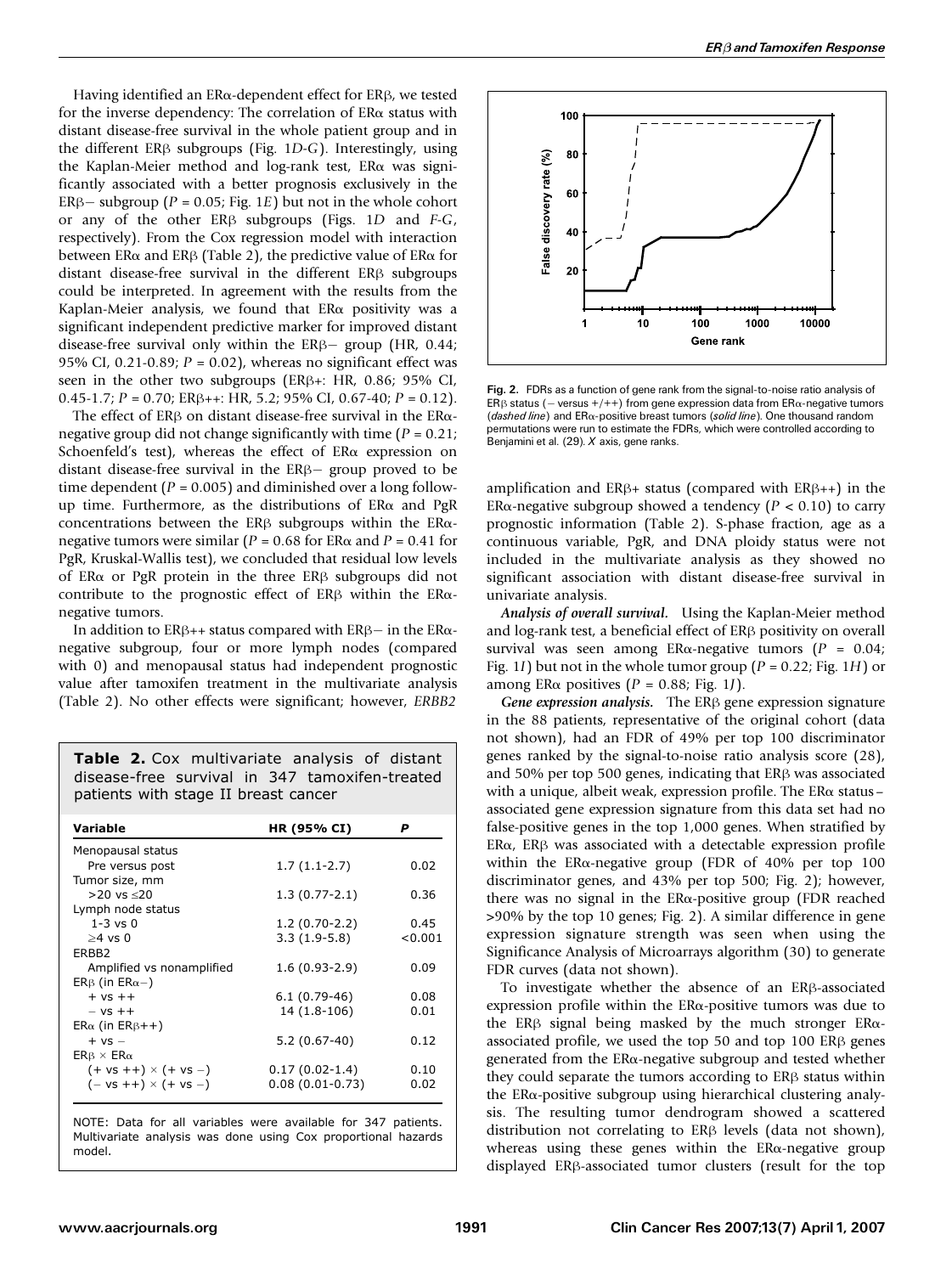50 ER $\beta$  genes are shown in Fig. 3). The successful ER $\beta$ discrimination in the ERa negatives was not due to a difference in distribution of residual ER $\alpha$  concentration in the ER $\beta$ groups, because the distribution of  $ER\alpha$  values in the three ER $\beta$  subgroups within the ER $\alpha$ -negative tumors were similar  $(P = 0.75)$  as were the distribution of PgR concentrations ( $P = 0.58$ ). Moreover, the ER $\beta$  signal in ER $\alpha$ -negative tumors was still present even when top 400 ERa signature genes were removed before identifying the ER<sub>B</sub> signature (FDR of 42% per top 100 genes).

Furthermore, to test whether the lack of signal for  $ER\beta$  in the  $ER\alpha$ -positive group was due to the lower number of samples in this group compared with the ER $\alpha$ -negative group (42 ER $\alpha$ ) positives versus 46 ER $\alpha$  negatives), samples were randomly removed from the ER $\alpha$ -negative cohort, to make the two ER $\beta$ groups equal in size to the corresponding groups in the  $ER\alpha$ -positive cohort. In none out of the 200 randomly reduced ER $\alpha$ -negative cohorts was the FDR, for top 10 up to top 1,000 genes or more, equal to or larger than that of the ERa-positive cohort, indicating that the difference in  $ER\beta$  signal strength in the two  $ER\alpha$  subgroups is robust.

We compared the extent of overlap of genes comprising the  $ER\beta$  and  $ER\alpha$  expression signatures. The two expression profiles generated from all 88 cases were substantially different: No genes were overlapping among the respective top 100 ranked genes; moreover, among the top 1,000 ranked genes, the



Fig. 3. Hierarchical clustering analysis of  $ER\alpha$ -negative tumors using the top 50 signal-to-noise ratio - ranked genes in the  $ER\beta$  expression profile within ER $\alpha$ -negative tumors. Blue, ER $\beta$ +/++ tumors; yellow, ER $\beta$  – tumors. Hierarchical clustering presents the clustered samples in columns and the clustered genes in rows. Pseudocolored representation of gene expression ratios: red, high expression; green, low expression, relative to the median expression for each gene. Gray, missing data. Colorbar scale is given in relative  $log<sub>2</sub>$  (ratio).

overlap was only 6%. The  $ER\beta$  signature generated from within the ER $\alpha$ -negative tumors, which could be considered a "purer"  $ER\beta$  profile, showed a similar degree of nonoverlap with the ER $\alpha$  gene list from all cases: 1% in top 100 and 7% in top 1,000.

## **Discussion**

To our knowledge, this is the first study to show an  $ER\alpha$ status – specific survival benefit of  $ER\beta$  expression in tamoxifentreated breast cancer patients. In light of a previous study showing no prognostic value of  $ER\beta$  in untreated patients (15), our results suggest that  $ER\beta$  is a predictive marker for response to tamoxifen in ERa-negative patients.

Although ER $\alpha$  positivity is a well-established predictor of response to tamoxifen and  $ER\alpha$ -negative patients are considered nonresponders, it has been noted that 5% to 10% of ERanegative tumors do benefit from adjuvant tamoxifen (5 – 7). Several theories have been put forward to explain these cases: Failures or inconsistencies in the performance or evaluation of  $ER\alpha$  measurements result in miscategorization of what are actually ERa-positive tumors, or that tamoxifen acts through mechanisms independent of  $ER\alpha$ . Our results support the latter and suggest that an ERa-independent alternative mechanism of action of tamoxifen is via ER $\beta$  (of note, 17% of ER $\alpha$ -negative tumors were strongly positive for  $ER\beta$ ). Furthermore, there was a similar distribution of  $ER\alpha$  and PgR protein values in the three ER $\beta$  subgroups within the ER $\alpha$ -negative tumors, suggesting that misclassification of ERa-positive tumors did not confound our results.

Although ER $\alpha$  did not have significant predictive value for tamoxifen response in the entire patient group over the complete long follow-up period,  $ER\alpha$  was predictive within the ER<sub>B</sub>-negative group ( $P = 0.05$ , Fig. 1E; HR, 0.44; 95% CI, 0.21-0.89;  $P = 0.02$ , extrapolated from Table 2). Moreover, it appeared that  $ER\alpha$  negativity may confer a better outcome within the ER<sub>B</sub> strongly positive group ( $P = 0.09$ , Fig. 1G; HR, 5.2; 95% CI, 0.67-40; P = 0.12, Table 2). These findings raise an intriguing hypothesis that the best tamoxifen response is achieved when a tumor is expressing either  $ER\alpha$  or  $ER\beta$ , but not both. A biological explanation for this could be that the two receptors modulate the function of each other, so that when coexpressed the effect of tamoxifen becomes less pronounced or, alternatively, is growth promoting. This postulation is supported by the following observations: The two receptors can be coexpressed within individual breast carcinoma cells (33); they can form heterodimers  $(11-13)$ ; ER $\beta$  can function as an inhibitor of ER $\alpha$  activity under certain conditions (34); and when coexpressed with  $ER\alpha$ ,  $ER\beta$  has been suggested to be associated with tumor characteristics indicative of a poorer prognosis (35).

Despite the similar utility of  $ER\beta$  or  $ER\alpha$  as markers for benefit from tamoxifen therapy in this study group, the two receptors show many dissimilarities. Within all cases,  $ER\alpha$ expression correlates strongly with the majority of other standard clinicopathologic markers, whereas  $ER\beta$  expression did not, corroborating the results of recent studies (15, 16).  $ER\beta$  did, however, correlate with high S-phase fraction within the  $ER\alpha$ -negative group, which is consistent with the literature showing an association between  $ER\beta$  and the proliferation marker Ki67 (16, 36). An ER $\beta$ -dependent high proliferation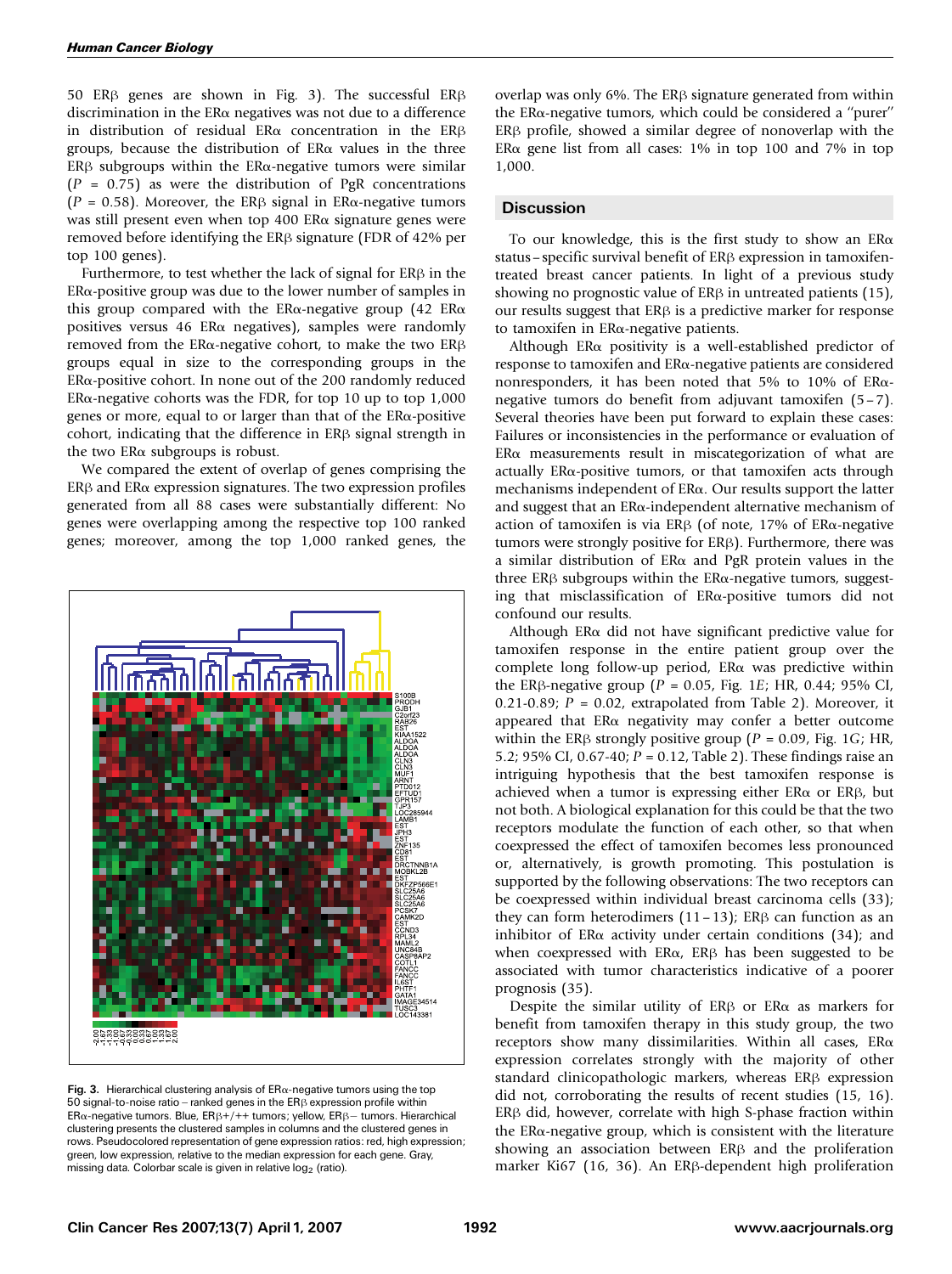rate of these tumor cells may render them more sensitive to tamoxifen therapy (37).

We have previously shown that  $ER\alpha$  status in breast cancer is associated with a robust gene expression signature (38), and the most readily apparent subdivision of breast cancers based on gene expression data is according to  $ER\alpha$  status (39, 40). The present study is the first to identify an  $ER\beta$ -associated gene expression profile in human tumor biopsies. The lack of ERßassociated signal in  $ER\alpha$ -positive tumors suggests that  $ER\beta$ seems to be less influential on gene expression, and hence tumor biology, in cancers also expressing ERa. However, this does not necessarily rule out that  $ER\beta$  under certain conditions can have some modulating effect on ERa. Our results indicate that the  $ER\beta$  gene expression signature was markedly different from the  $ER\alpha$  gene expression signature as the genes included in the two profiles showed minimal overlap. However, due to the limited sample size in this study, these findings call for further validation in data sets including larger number of tumors. Together, our data suggests that  $ER\beta$ , in the absence of  $ER\alpha$ , is not simply a surrogate marker for  $ER\alpha$ , but rather  $ER\beta$  may affect growth and proliferation of breast cancer cells through modulation of different downstream target genes.

As far as we are aware, this is the largest survival study of  $ER\beta$ in breast cancer specimens to date. It will be important to confirm our results in other cohorts containing large numbers of ERa-negative tumors treated uniformly with tamoxifen. It remains to be tested whether a predictive effect of  $ER\beta$  exists for patients treated with other selective ER modulators or other types of endocrine therapies, such as aromatase inhibitors. Moreover, analysis of large series of untreated patients is necessary to confirm that  $ER\beta$  does not have prognostic value (15) and is specifically a predictive marker for therapeutic response to tamoxifen. In this regard and suggesting that the  $ER\beta$  benefit may indeed be related to antiestrogen therapy, a recent study of ERa-negative breast tumor patients that received varied therapies (<35% received unspecified hormonal therapies alone or in combination) found no recurrence-free survival benefit for  $ER\beta$  expression (16).

In the present study, we categorized  $ER\beta$  status into three groups with the goal of understanding the influence of different levels of ER<sub>B</sub> expression on survival for tamoxifen-treated patients. Further refinement will be needed to identify optimal and standardized methods for determining  $ER\beta$  content, scoring, and thresholds, and whether different  $ER\beta$  variants modulate response dissimilarly.

From our data, it can be estimated that in the United States alone,  $\sim$  10,000 patients per year will be diagnosed with ER $\alpha$ negative/ERß-positive breast carcinoma. Given the relatively low toxicity and cost of tamoxifen, our results have striking clinical implications that motivate further studies to explore the efficacy of tamoxifen to treat  $ER\alpha$ -negative/ $ER\beta$ -positive breast tumors.

### Acknowledgments

We thank the participating departments of the South Sweden Breast Cancer Group for providing us with breast cancer samples, and Karolina Holm and Kristina Lövgren for excellent technical assistance.

### **References**

- 1. Green S, Walter P, Kumar V, et al. Human oestrogen receptor cDNA: sequence, expression and homology to v-erb-A. Nature 1986;320:134^ 9.
- 2. Greene GL, Gilna P, Waterfield M, Baker A, Hort Y, Shine J. Sequence and expression of human estrogen receptor complementary DNA. Science 1986;231:  $1150 - 4.$
- 3. Kuiper GG, Enmark E, Pelto-Huikko M, Nilsson S, Gustafsson JA. Cloning of a novel receptor expressed in rat prostate and ovary. Proc Natl Acad Sci U S A 1996;93:5925 ^ 30.
- 4. Osborne CK. Tamoxifen in the treatment of breast cancer. N Engl J Med 1998;339:1609-18.
- 5. McGuireWL. Current status of estrogen receptors in human breast cancer. Cancer 1975;36:638-44.
- 6. Early Breast Cancer Trialists' Collaborative Group. Systemic treatment of early breast cancer by hormonal, cytotoxic, or immune therapy.133 randomised trials involving 31,000 recurrences and 24,000 deaths among 75,000 women. Lancet 1992;339:1-15.
- 7. Early Breast Cancer Trialists' Collaborative Group. Tamoxifen for early breast cancer: an overview of the randomised trials. Lancet 1998;351:1451 ^ 67.
- 8. Kuiper GG, Carlsson B, Grandien K, et al. Comparison of the ligand binding specificity and transcript tissue distribution of estrogen receptors  $\alpha$  and  $\beta$ . Endocrinology 1997;138:863-70.
- 9. Mosselman S, Polman J, Dijkema R, ERB: identification and characterization of a novel human estrogen receptor. FEBS Lett 1996:392:49-53.
- 10. Paech K,Webb P, Kuiper GG, et al. Differential ligand activation of estrogen receptors  $ER\alpha$  and  $ER\beta$  at AP1 sites. Science 1997;277:1508 ^ 10.
- 11. Cowley SM, Hoare S, Mosselman S, Parker MG. Estrogen receptors  $\alpha$  and  $\beta$  form heterodimers on DNA. J Biol Chem 1997;272:19858 ^ 62.
- 12. Pettersson K, Grandien K, Kuiper GG, Gustafsson

JA. Mouse estrogen receptor  $\beta$  forms estrogen response element-binding heterodimers with estrogen receptor  $\alpha$ . Mol Endocrinol 1997:11:1486-96.

- 13. Ogawa S, Inoue S, Watanabe T, et al. The complete primary structure of human estrogen receptor  $\beta$ (hER $\beta$ ) and its heterodimerization with ER $\alpha$  in vivo and in vitro. Biochem Biophys Res Commun 1998;  $243:122 - 6.$
- 14. Esslimani-Sahla M, Simony-Lafontaine J, Kramar A, et al. Estrogen receptor  $\beta$  (ER $\beta$ ) level but not its ER $\beta$ cx variant helps to predict tamoxifen resistance in breast cancer. Clin Cancer Res 2004;10:5769-76.

15. Hopp TA, Weiss HL, Parra IS, Cui Y, Osborne CK, Fugua SA. Low levels of estrogen receptor  $\beta$  protein predict resistance to tamoxifen therapy in breast cancer. Clin Cancer Res 2004:10:7490-9.

- 16. Skliris GP, Leygue E, Curtis-Snell L, Watson PH, Murphy LC. Expression of oestrogen receptor- $\beta$  in oestrogen receptor-a negative human breast tumours. Br J Cancer 2006;95:616 - 26.
- 17. Sneirs V. Carder PJ, Lane S. Dodwell D, Lansdown MR, Hanby AM. Oestrogen receptor  $\beta$ : what it means for patients with breast cancer. Lancet Oncol 2004;5:  $174 - 81$
- 18. Kuiper GG, Lemmen JG, Carlsson B, et al. Interaction of estrogenic chemicals and phytoestrogens with estrogen receptor  $\beta$ . Endocrinology 1998;139:  $4252 - 63.$
- 19. Swedish Breast Cancer Cooperative Group. Randomized trial of two versus five years of adjuvant tamoxifen for postmenopausal early stage breast cancer. J Natl Cancer Inst 1996;88:1543-9.
- 20. Ryden L, Jonsson PE, Chebil G, et al. Two years of adjuvant tamoxifen in premenopausal patients with breast cancer: a randomised, controlled trial with long-term follow-up. Eur J Cancer 2005;41:256-64.
- 21. Lundin M, Lundin J, Helin H, Isola J. A digital atlas of

breast histopathology: an application of web based virtual microscopy. J Clin Pathol 2004;57:1288-91.

- 22. Ferno M, Stal O, Baldetorp B, et al. Results of two or five years of adjuvant tamoxifen correlated to steroid receptor and S-phase levels. South Sweden Breast Cancer Group, and South-East Sweden Breast Cancer Group. Breast Cancer Res Treat 2000;59:69 ^ 76.
- 23. Baldetorp B, Bendahl PO, Ferno M, et al. Reproducibility in DNA flow cytometric analysis of breast cancer: comparison of 12 laboratories' results for 67 sample homogenates. Cytometry 1995;22:115-27.
- 24. Sigurdsson H, Baldetorp B, Borg A, et al. Indicators of prognosis in node-negative breast cancer. N Engl J  $Med 1990;322:1045 - 53.$
- 25. Isola J,Tanner M, Forsyth A, CookeTG,Watters AD, Bartlett JM. Interlaboratory comparison of HER-2 oncogene amplification as detected by chromogenic and fluorescence in situ hybridization. Clin Cancer Res 2004;10:4793-8.
- 26. Khan J, Saal LH, Bittner ML, et al. Gene expression profiling in cancer using cDNA microarrays. Methods Mol Med 2002;68:205-22.
- 27. Saal LH, Troein C, Vallon-Christersson J, Gruvberger S, Borg A, Peterson C. BioArray Software Environment (BASE): a platform for comprehensive management and analysis of microarray data. Genome Biol 2002;3:SOFTWARE0003.
- 28. Golub TR, Slonim DK, Tamayo P, et al. Molecular classification of cancer: class discovery and class prediction by gene expression monitoring. Science 1999;  $286:531 - 7.$
- 29. Benjamini Y, Drai D, Elmer G, Kafkafi N, Golani I. Controlling the false discovery rate in behavior genetics research. Behav Brain Res 2001:125:279-84.
- 30. Tusher VG, Tibshirani R, Chu G. Significance analysis of microarrays applied to the ionizing radiation